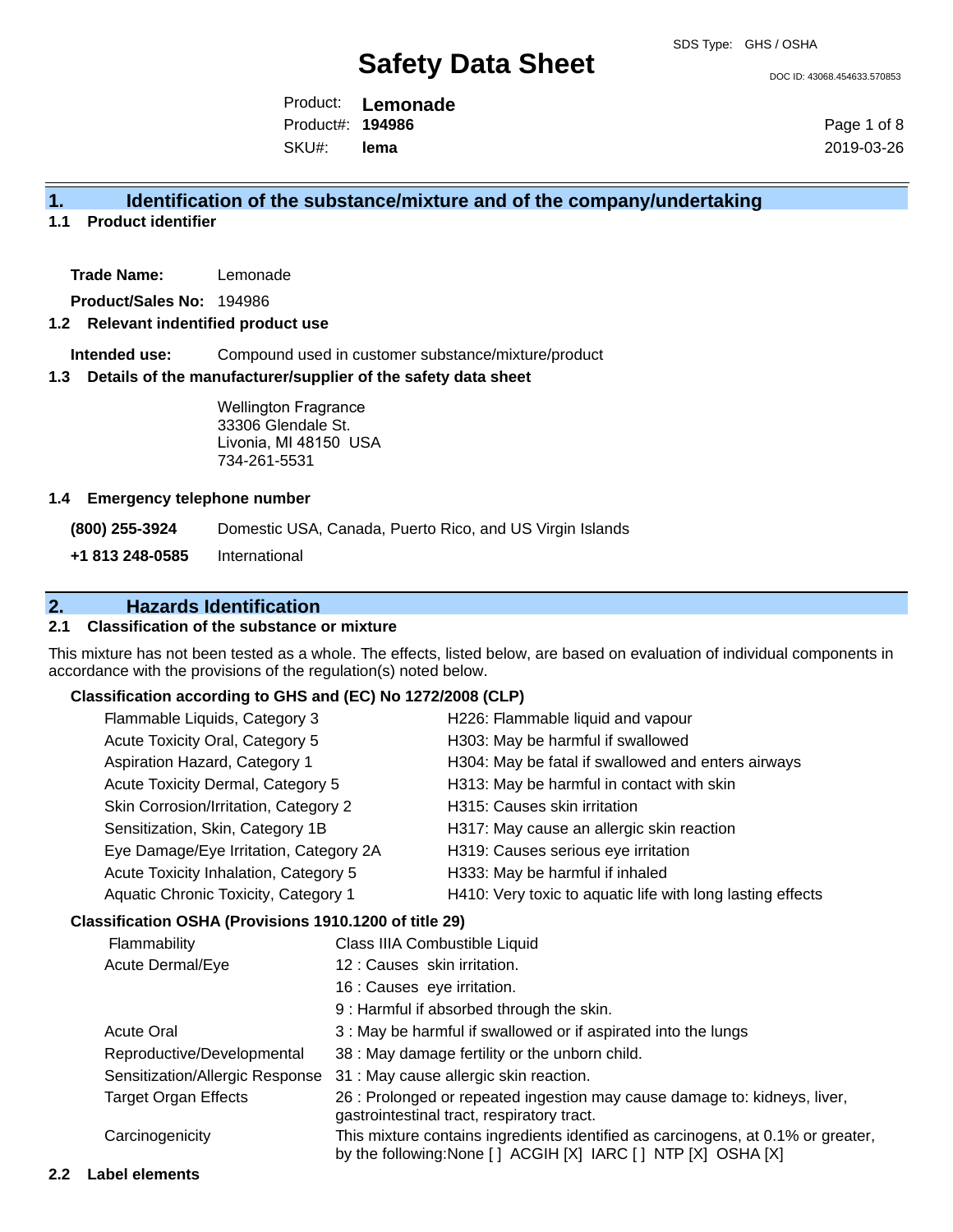DOC ID: 43068.454633.570853

Product: **Lemonade** SKU#: Product#: **194986 lema**

# **Labelling (REGULATION (EC) No 1272/2008)**

## **Hazard pictograms**







## **Signal Word: Danger**

#### **Hazard statments**

| H <sub>226</sub> | Flammable liquid and vapour                          |
|------------------|------------------------------------------------------|
| H <sub>303</sub> | May be harmful if swallowed                          |
| H304             | May be fatal if swallowed and enters airways         |
| H313             | May be harmful in contact with skin                  |
| H315             | Causes skin irritation                               |
| H317             | May cause an allergic skin reaction                  |
| H319             | Causes serious eye irritation                        |
| H333             | May be harmful if inhaled                            |
| H410             | Very toxic to aquatic life with long lasting effects |
|                  |                                                      |

## **Precautionary Statements**

## **Prevention:**

| P233             | Keep container tightly closed                                         |
|------------------|-----------------------------------------------------------------------|
| P <sub>235</sub> | Keep cool                                                             |
| P240             | Ground/bond container and receiving equipment                         |
| P <sub>241</sub> | Use explosion-proof electrical/ventilating/light//equipment           |
| P242             | Use only non-sparking tools                                           |
| P243             | Take precautionary measures against static discharge                  |
| P <sub>264</sub> | Wash hands thoroughly after handling                                  |
| P272             | Contaminated work clothing should not be allowed out of the workplace |
| P273             | Avoid release to the environment                                      |
|                  |                                                                       |

#### **Response:**

| $P301 + P310 + P331$ | IF SWALLOWED: Immediately call a POISON CENTER or doctor/physician Do NOT<br>induce vomiting                                          |
|----------------------|---------------------------------------------------------------------------------------------------------------------------------------|
| $P302 + P352$        | IF ON SKIN: Wash with soap and water                                                                                                  |
| $P303 + P361 + P353$ | IF ON SKIN (or hair): Remove/Take off immediately all contaminated clothing Rinse skin<br>with water/shower                           |
| $P304 + P312$        | IF INHALED: Call a POISON CENTER or doctor/physician if you feel unwell                                                               |
| $P305 + P351 + P338$ | IF IN EYES: Rinse cautiously with water for several minutes Remove contact lenses if<br>present and easy to do. continue rinsing      |
| P312                 | Call a POISON CENTER or doctor/physician if you feel unwell                                                                           |
| $P333 + P313$        | If skin irritation or a rash occurs: Get medical advice/attention                                                                     |
| $P337 + P313$        | If eye irritation persists: Get medical advice/attention                                                                              |
| P352                 | Wash with soap and water                                                                                                              |
| P362                 | Take off contaminated clothing and wash before reuse                                                                                  |
| P363                 | Wash contaminated clothing before reuse                                                                                               |
| P370 + P378          | In case of fire: Use Carbon dioxide (CO2), Dry chemical, or Foam for extinction. Do not use<br>a direct water jet on burning material |
| P391                 | <b>Collect Spillage</b>                                                                                                               |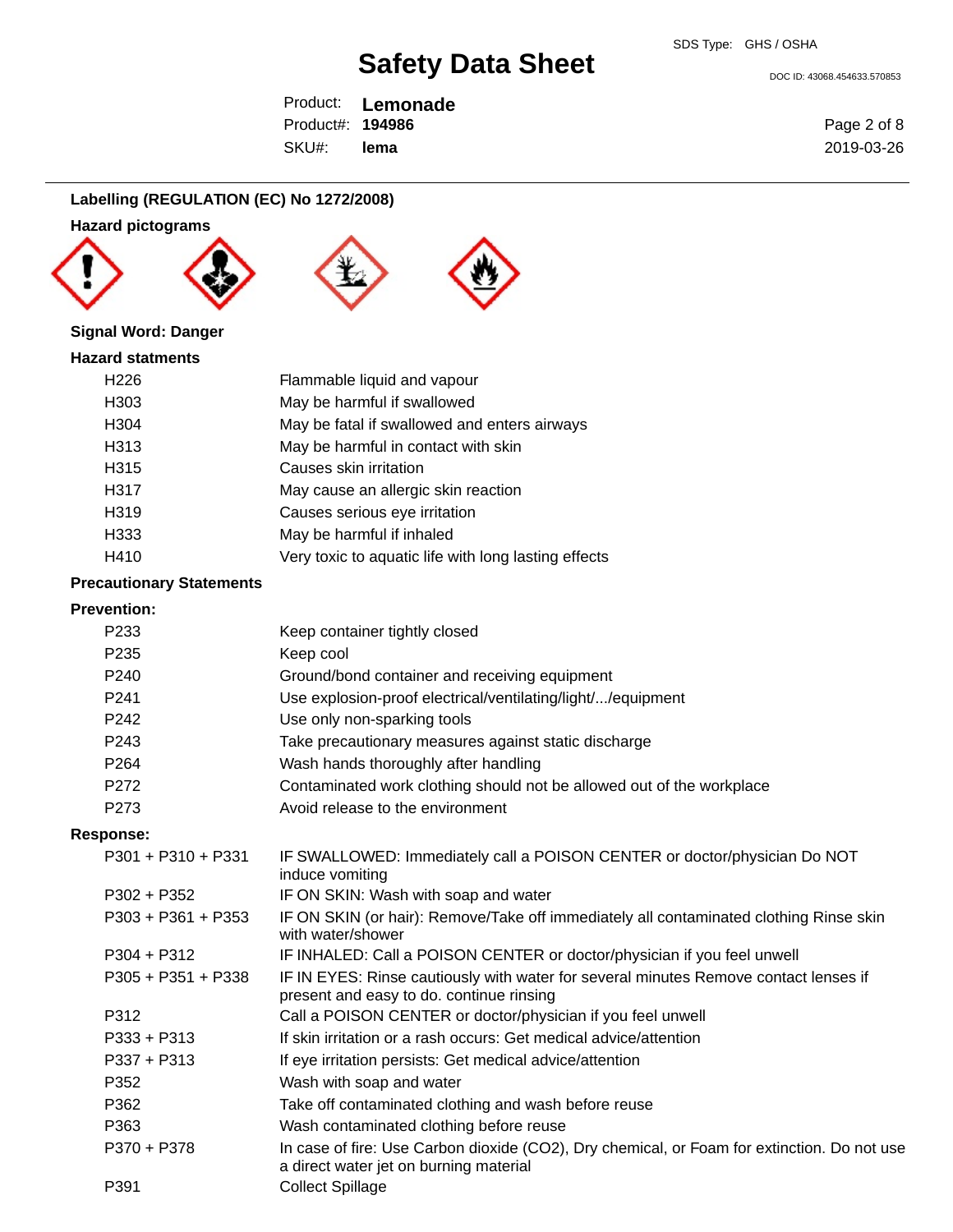DOC ID: 43068.454633.570853

Product: **Lemonade** SKU#: Product#: **194986 lema**

Page 3 of 8 2019-03-26

#### **2.3 Other Hazards**

#### **no data available**

# **3. Composition/Information on Ingredients**

#### **3.1 Mixtures**

This product is a complex mixture of ingredients, which contains among others the following substance(s), presenting a health or environmental hazard within the meaning of the UN Globally Harmonized System of Classification and Labeling of Chemicals (GHS):

| CAS#<br>Ingredient | EC#                     | Conc.<br>Range | <b>GHS Classification</b>           | <b>OSHA Classification</b> |
|--------------------|-------------------------|----------------|-------------------------------------|----------------------------|
| 117-81-7           | $204 - 211 - 0$         | $40 - 50%$     | H360                                | ACGIH, NTP, OSHA           |
|                    | Diethyl Hexyl Phthalate |                |                                     |                            |
| 68647-72-3         | 232-433-8               | $20 - 30 \%$   | H226; H304; H315; H317; H400; H410  | 12, 3, 31                  |
| Limonene           |                         |                |                                     |                            |
| 5392-40-5          | 226-394-6               | $10 - 20%$     | H313; H315; H317; H319; H401        | 26                         |
| Citral             |                         |                |                                     |                            |
| 68917-33-9         | 284-515-8               | $5 - 10%$      | H226; H304; H315; H400; H410        | 12, 3, 31                  |
| Lemon oil terpenes |                         |                |                                     |                            |
| 123-68-2           | 204-642-4               | $2 - 5%$       | H227; H301; H311; H331; H400; H412  | 11, 3, 9                   |
| Allyl hexanoate    |                         |                |                                     |                            |
| 124-13-0           | 204-683-8               | $1 - 2%$       | H226; H315; H319; H319; H401; H402; | 11, 15                     |
| Octanal            |                         |                | H411                                |                            |
| 112-54-9           | 203-983-6               | $0.1 - 1.0 %$  | H315; H317; H319; H319              |                            |
| Lauric aldehyde    |                         |                |                                     |                            |
| $110 - 41 - 8$     | 203-765-0               | $0.1 - 1.0 %$  | H227; H315; H317; H402; H410        |                            |
| 2-Methylundecanal  |                         |                |                                     |                            |
| 78-70-6            | 201-134-4               | $0.1 - 1.0 %$  | H227; H303; H315; H317; H319; H402  | 12, 26                     |
| Linalool           |                         |                |                                     |                            |
| 106-23-0           | 203-376-6               | $0.1 - 1.0 %$  | H227; H303; H313; H315; H317; H319; | 11, 15                     |
| Citronellal        |                         |                | H319; H401                          |                            |
| 470-82-6           | 207-431-5               | $0.1 - 1.0 %$  | H226; H303; H316; H317              | 26, 27, 3                  |
| Eucalyptol         |                         |                |                                     |                            |

See Section 16 for full text of GHS classification codes

Total Hydrocarbon Content (%  $w/w$ ) = 30.00

| <b>First Aid Measures</b><br>4.          |                                                                                                               |
|------------------------------------------|---------------------------------------------------------------------------------------------------------------|
| Description of first aid measures<br>4.1 |                                                                                                               |
| Inhalation:                              | Remove from exposure site to fresh air and keep at rest.<br>Obtain medical advice.                            |
| Eye Exposure:                            | Flush immediately with water for at least 15 minutes.<br>Contact physician if symptoms persist.               |
| <b>Skin Exposure:</b>                    | Remove contaminated clothes. Wash thoroughly with water (and soap).<br>Contact physician if symptoms persist. |
|                                          |                                                                                                               |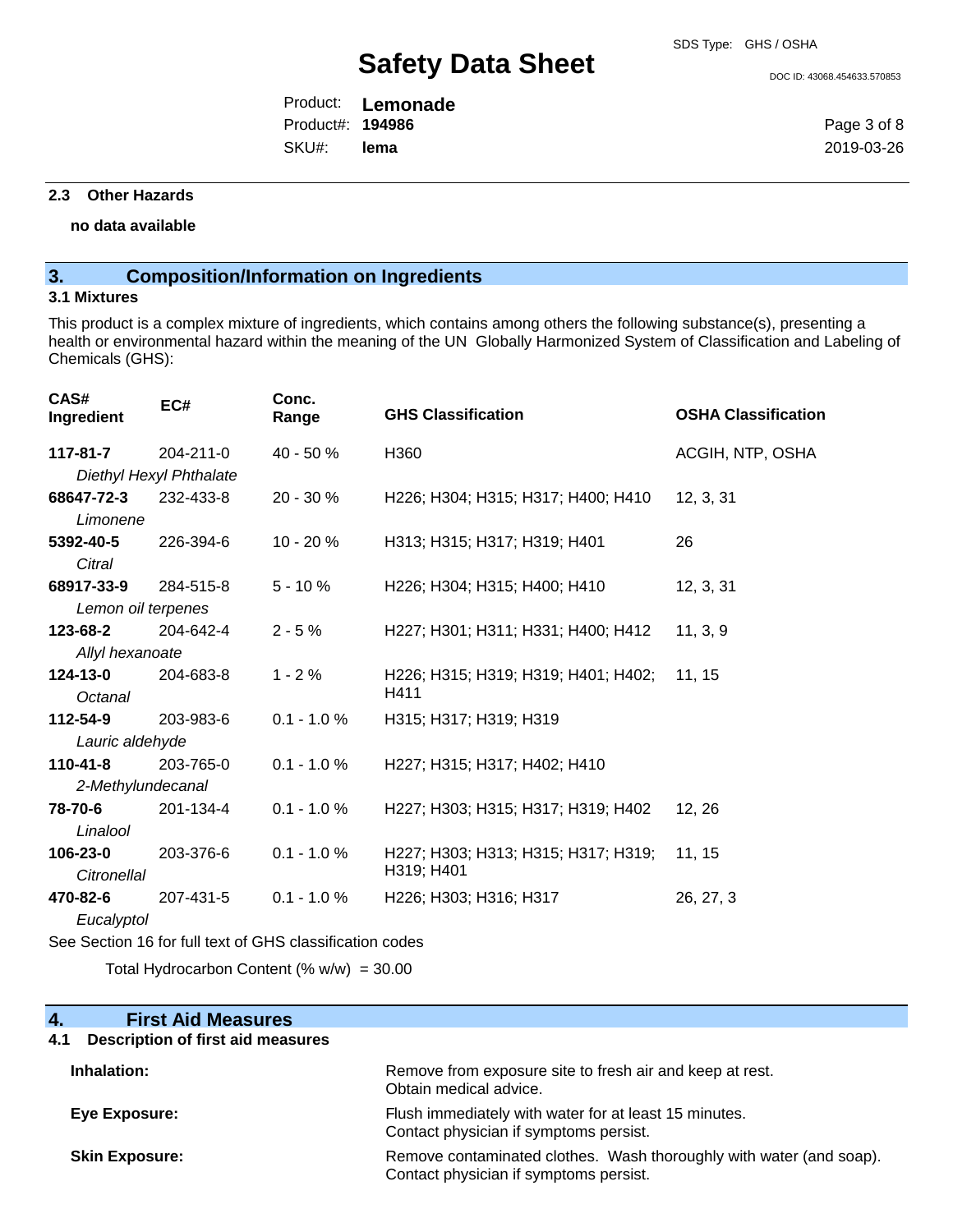SDS Type: GHS / OSHA

DOC ID: 43068.454633.570853

Product: **Lemonade** SKU#: Product#: **194986 lema**

Page 4 of 8 2019-03-26

| Ingestion:<br>Most important symptoms and effects, both acute and delayed<br>4.2  | Rinse mouth with water and obtain medical advice. |
|-----------------------------------------------------------------------------------|---------------------------------------------------|
| <b>Symptoms:</b>                                                                  | no data available                                 |
| Risks:                                                                            | Refer to Section 2.2 "Hazard Statements"          |
| Indication of any immediate medical attention and special treatment needed<br>4.3 |                                                   |
| Treatment:                                                                        | Refer to Section 2.2 "Response"                   |
|                                                                                   |                                                   |
| 5.<br><b>Fire-Fighting measures</b>                                               |                                                   |
| 5.1<br><b>Extinguishing media</b>                                                 |                                                   |
| Suitable:                                                                         | Carbon dioxide (CO2), Dry chemical, Foam          |
| Unsuitable                                                                        | Do not use a direct water jet on burning material |
| Special hazards arising from the substance or mixture<br>5.2                      |                                                   |
| During fire fighting:                                                             | Water may be ineffective                          |
| <b>Advice for firefighters</b><br>5.3                                             |                                                   |
| <b>Further information:</b>                                                       | Standard procedure for chemical fires             |

### **6. Accidental Release Measures**

#### **6.1 Personal precautions, protective equipment and emergency procedures**

Avoid inhalation and contact with skin and eyes. A self-contained breathing apparatus is recommended in case of a major spill.

#### **6.2 Environmental precautions**

Keep away from drains, soil, and surface and groundwater.

#### **6.3 Methods and materials for containment and cleaning up**

Clean up spillage promptly. Remove ignition sources. Provide adequate ventilation. Avoid excessive inhalation of vapors. Gross spillages should be contained by use of sand or inert powder and disposed of according to the local regulations.

#### **6.4 Reference to other sections**

Not Applicable

# **7. Handling and Storage**

### **7.1 Precautions for safe handling**

Apply according to good manufacturing and industrial hygiene practices with proper ventilation. Do not drink, eat or smoke while handling. Respect good personal hygiene.

### **7.2 Conditions for safe storage, including any incompatibilities**

Store in a cool, dry and ventilated area away from heat sources and protected from light in tightly closed original container. Avoid plastic and uncoated metal container. Keep air contact to a minimum.

## **7.3 Specific end uses**

No information available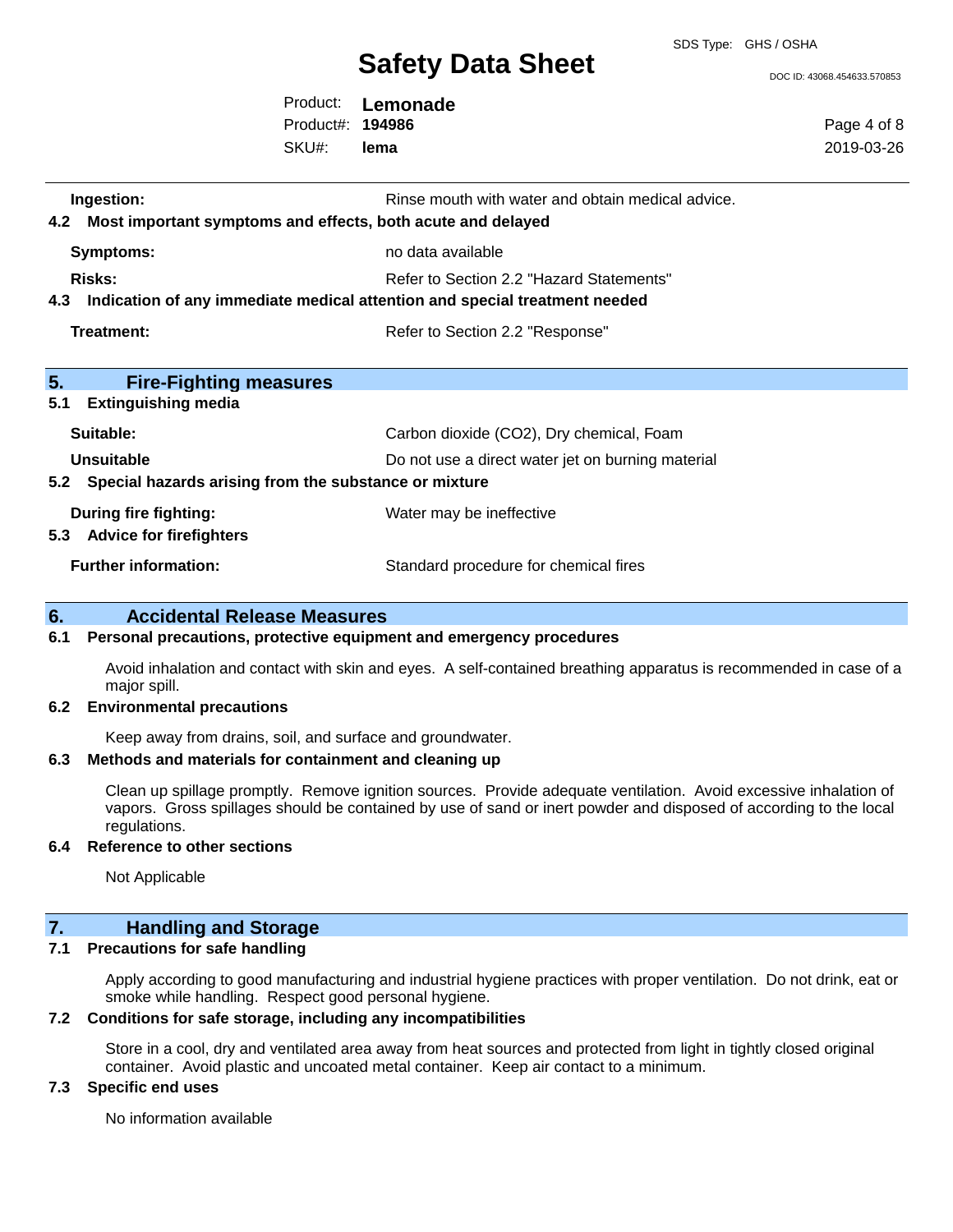DOC ID: 43068.454633.570853

Product: **Lemonade** SKU#: Product#: **194986 lema**

Page 5 of 8 2019-03-26

# **8. Exposure Controls/Personal Protection**

**8.1 Control parameters**

| <b>Exposure Limits:</b>                               | Contains no substances with occupational exposure limit values                                                                           |  |  |
|-------------------------------------------------------|------------------------------------------------------------------------------------------------------------------------------------------|--|--|
| <b>Engineering Controls:</b>                          | Use local exhaust as needed.                                                                                                             |  |  |
| 8.2 Exposure controls - Personal protective equipment |                                                                                                                                          |  |  |
| Eye protection:                                       | Tightly sealed goggles, face shield, or safety glasses with brow guards and side shields, etc.<br>as may be appropriate for the exposure |  |  |
| <b>Respiratory protection:</b>                        | Avoid excessive inhalation of concentrated vapors. Apply local ventilation where appropriate.                                            |  |  |
| <b>Skin protection:</b>                               | Avoid Skin contact. Use chemically resistant gloves as needed.                                                                           |  |  |
|                                                       |                                                                                                                                          |  |  |

# **9. Physical and Chemical Properties**

## **9.1 Information on basic physical and chemical properties**

| <b>Appearance:</b>           | Liquid                        |
|------------------------------|-------------------------------|
| Odor:                        | Conforms to Standard          |
| Color:                       | Colorless to Yellow Tint (G1) |
| <b>Viscosity:</b>            | Liquid                        |
| <b>Freezing Point:</b>       | Not determined                |
| <b>Boiling Point:</b>        | Not determined                |
| <b>Melting Point:</b>        | Not determined                |
| <b>Flashpoint (CCCFP):</b>   | 140 F (60.00 C)               |
| <b>Auto flammability:</b>    | Not determined                |
| <b>Explosive Properties:</b> | None Expected                 |
| <b>Oxidizing properties:</b> | None Expected                 |
| Vapor Pressure (mmHg@20 C):  | 0.3703                        |
| %VOC:                        | 35.815                        |
| Specific Gravity @ 25 C:     | 0.9070                        |
| Density $@25C$ :             | 0.9040                        |
| Refractive Index @ 20 C:     | 1.4785                        |
| Soluble in:                  | Oil                           |

# **10. Stability and Reactivity**

| <b>10.1 Reactivity</b>                  | None                                               |
|-----------------------------------------|----------------------------------------------------|
| <b>10.2 Chemical stability</b>          | Stable                                             |
| 10.3 Possibility of hazardous reactions | None known                                         |
| <b>10.4 Conditions to avoid</b>         | None known                                         |
| 10.5 Incompatible materials             | Strong oxidizing agents, strong acids, and alkalis |
| 10.6 Hazardous decomposition products   | None known                                         |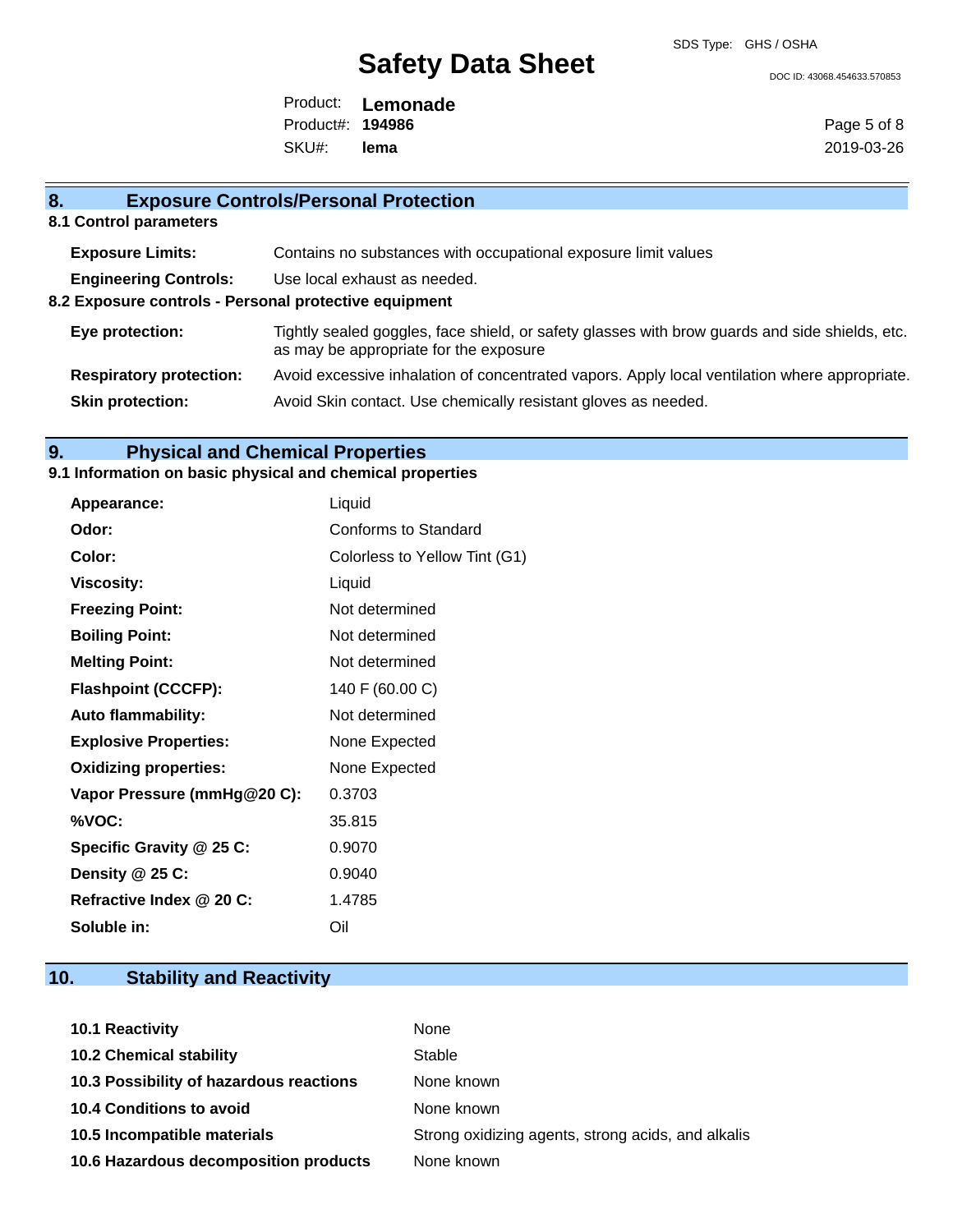SDS Type: GHS / OSHA

DOC ID: 43068.454633.570853

Product: **Lemonade** SKU#: Product#: **194986 lema**

Page 6 of 8 2019-03-26

## **11. Toxicological Information**

**11.1 Toxicological Effects**

Acute Toxicity Estimates (ATEs) based on the individual Ingredient Toxicity Data utilizing the "Additivity Formula"

| Acute toxicity - Oral - (Rat) mg/kg                | (LD50: 3,558.72) May be harmful if swallowed             |
|----------------------------------------------------|----------------------------------------------------------|
| Acute toxicity - Dermal - (Rabbit) mg/kg           | (LD50: 3,924.02) May be harmful in contact with skin     |
| Acute toxicity - Inhalation - (Rat) mg/L/4hr       | (LC50: 23.23) May be harmful if inhaled                  |
| <b>Skin corrosion / irritation</b>                 | Causes skin irritation                                   |
| Serious eye damage / irritation                    | Causes serious eye irritation                            |
| <b>Respiratory sensitization</b>                   | Not classified - the classification criteria are not met |
| <b>Skin sensitization</b>                          | May cause an allergic skin reaction                      |
| <b>Germ cell mutagenicity</b>                      | Not classified - the classification criteria are not met |
| Carcinogenicity                                    | Not classified - the classification criteria are not met |
| <b>Reproductive toxicity</b>                       | Not classified - the classification criteria are not met |
| Specific target organ toxicity - single exposure   | Not classified - the classification criteria are not met |
| Specific target organ toxicity - repeated exposure | Not classified - the classification criteria are not met |
| <b>Aspiration hazard</b>                           | May be fatal if swallowed and enters airways             |

#### **12. Ecological Information 12.1 Toxicity**

| <b>Acute acquatic toxicity</b>     | Not classified - the classification criteria are not met |  |  |
|------------------------------------|----------------------------------------------------------|--|--|
| <b>Chronic acquatic toxicity</b>   | Very toxic to aquatic life with long lasting effects     |  |  |
| <b>Toxicity Data on soil</b>       | no data available                                        |  |  |
| <b>Toxicity on other organisms</b> | no data available                                        |  |  |
|                                    |                                                          |  |  |
| 12.2 Persistence and degradability | no data available                                        |  |  |
| 12.3 Bioaccumulative potential     | no data available                                        |  |  |
| 12.4 Mobility in soil              | no data available                                        |  |  |
| 12.5 Other adverse effects         | no data available                                        |  |  |
|                                    |                                                          |  |  |

## **13. Disposal Conditions**

#### **13.1 Waste treatment methods**

Do not allow product to reach sewage systems. Dispose of in accordance with all local and national regulations. Send to a licensed waste management company.The product should not be allowed to enter drains, water courses or the soil. Do not contaminate ponds, waterways or ditches with chemical or used container.

# **14. Transport Information**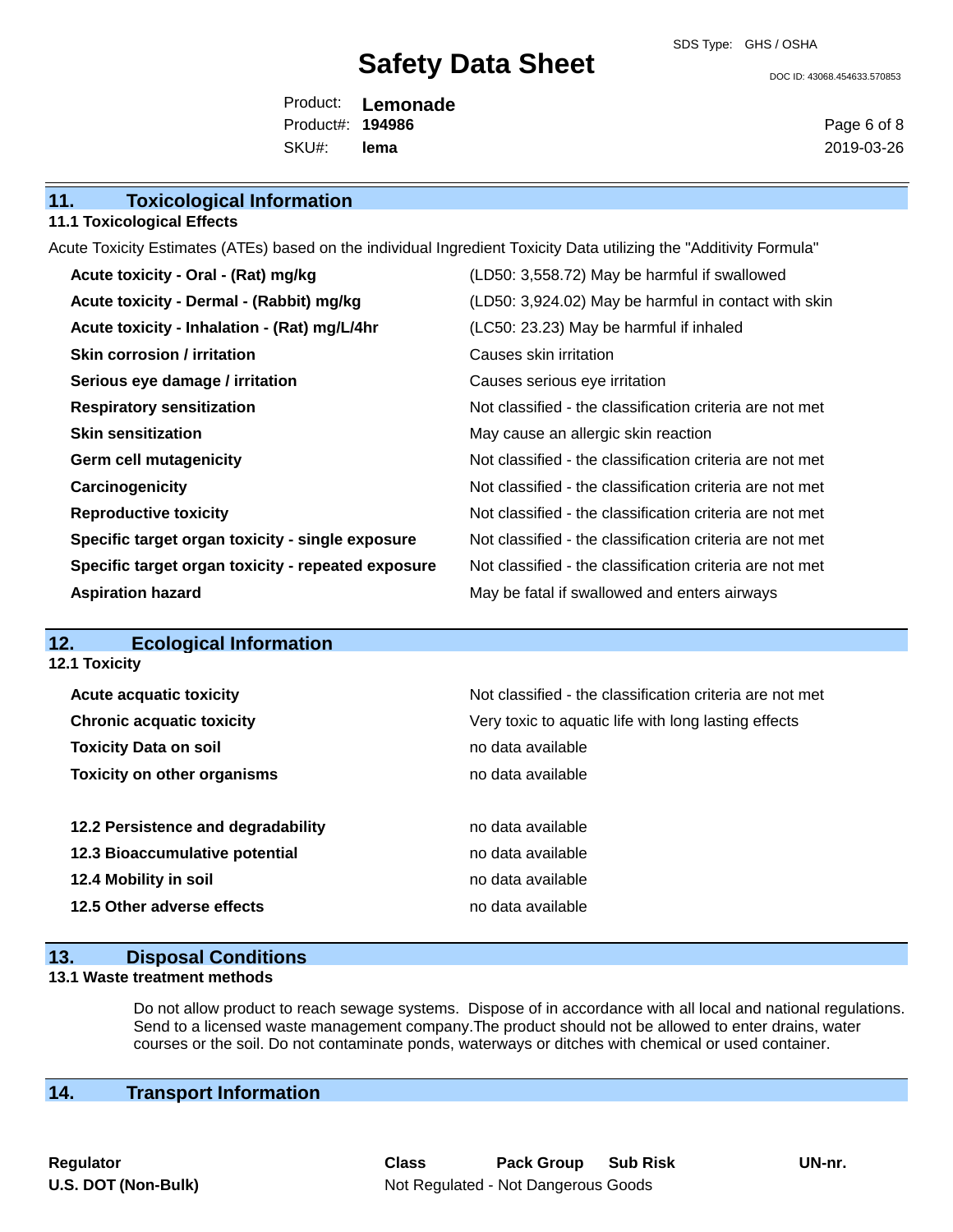SDS Type: GHS / OSHA

DOC ID: 43068.454633.570853

|                         | Product: Lemonade |             |
|-------------------------|-------------------|-------------|
| Product#: <b>194986</b> |                   | Page 7 of 8 |
| SKU#:                   | lema              | 2019-03-26  |

| <b>Chemicals NOI</b>                                                          |            |   |   |                  |               |
|-------------------------------------------------------------------------------|------------|---|---|------------------|---------------|
| <b>ADR/RID (International Road/Rail)</b>                                      |            |   |   |                  |               |
| <b>Environmentally Hazardous</b><br>Liquid, n.o.s.<br><b>IATA (Air Cargo)</b> | Substance. | 9 | Ш |                  | UN3082        |
| <b>Perfumery Products</b>                                                     |            | 3 | Ш | Flammable Liquid | UN1266        |
| <b>Environmentally Hazardous</b><br>Liquid, n.o.s.<br><b>IMDG (Sea)</b>       | Substance, | 9 | Ш |                  | <b>UN3082</b> |
| <b>Perfumery Products</b>                                                     |            | 3 | Ш | Flammable Liquid | UN1266        |
| <b>Environmentally Hazardous</b><br>Liquid, n.o.s.                            | Substance, | 9 | Ш |                  | <b>UN3082</b> |

## **15. Regulatory Information**

#### **U.S. Federal Regulations:**

| TSCA (Toxic Substance Control Act): | All components of the substance/mixture are listed or exempt |
|-------------------------------------|--------------------------------------------------------------|
|-------------------------------------|--------------------------------------------------------------|

**40 CFR(EPCRA, SARA, CERCLA and CAA)** This product contains the following components: 6422-86-2 229-176-9 40 - 50 % Dioctyl Tere Phthalate (DOTP)

### **U.S. State Regulations:**

117-81-7 204-211-0 40 - 50 % Diethyl Hexyl Phthalate 123-35-3(NF 204-622-5 0.1 - 1.0 % beta-Myrcene (NFS)

**California Proposition 65 Warning** This product contains the following components:

## **Canadian Regulations:**

**DSL / NDSL 100.00%** of the components are listed or exempt.

## **16. Other Information**

### **GHS H-Statements referred to under section 3**

- H227 : Combustible liquid H301 : Toxic if swallowed
- 
- H317 : May cause an allergic skin reaction **H331** : Toxic if inhaled
- H360 : May damage fertility or the unborn child H400 : Very Toxic to aquatic life
- 
- 

### **Total Fractional Values**

- 
- 
- 
- (1.21) Aquatic Chronic Toxicity, Category 1
- 
- H311 : Toxic in contact with skin H316 : Causes mild skin irritation
	-
	-
- H401 : Toxic to aquatic life H402 : Harmful to aquatic life
- H411 : Toxic to aquatic life with long lasting effects H412 : Harmful to aquatic life with long lasting effects
- (TFV) Risk (TFV) Risk
- (3.00) Aspiration Hazard, Category 1 (5.02) Skin Corrosion/Irritation, Category 2
- (3.30) Sensitization, Skin, Category 1B (2.00) Eye Damage/Eye Irritation, Category 2A